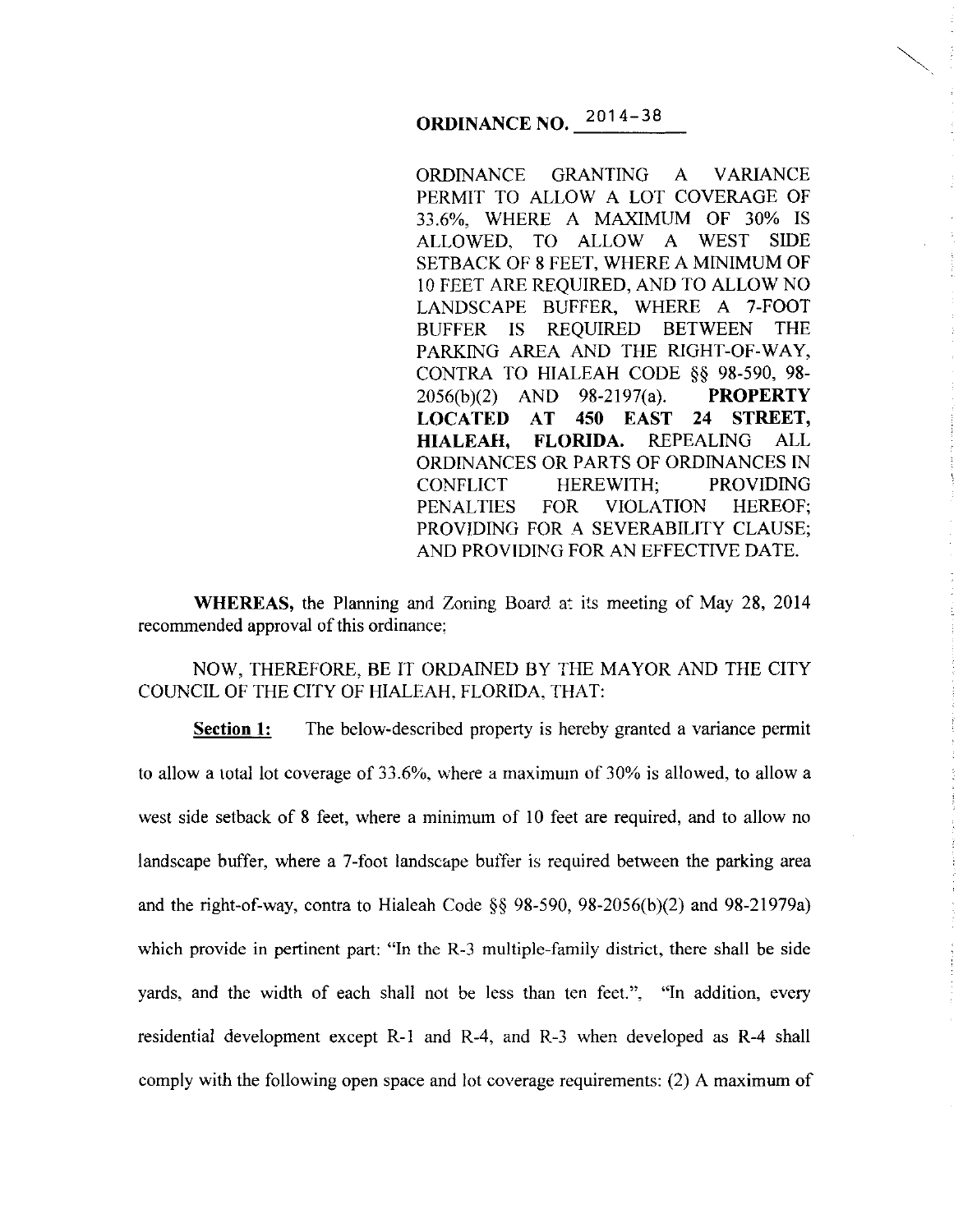30 percent of the net residential land area shall be covered with or occupied by the principal residential structure." and ".", "Off-street parking areas shall be landscaped according to the latest edition of the Mian1i-Dade County Landscape Manual for off-street parking and other vehicular use areas, as modified and supplemented by the city manual...", the minimum standards in the City of Hialeah Landscape Manual being "(D)(7) Parking lot buffers. All parking lots adjacent to a right-of-way or private street shall be screened by a continuous planting and/or three (3)-foot high wall within a seven (7)-foot landscaped strip incorporating said planting and/or wall on private property.", respectively. Property located at 450 East 24 Street, Hialeah, Miami-Dade County, Florida and legally described as follows:

> LOT 7, IN BLOCK 2B, OF SIXT ADDITION TO THE TOWN OF HIALEAH, ACCORDING TO THE PLAT THEREOF, AS RECORDED IN PLAT BOOK 8, AT PAGE 54 OF THE PUBLIC RECORDS OF MIAMI-DADE COUNTY, FLORIDA.

## **Section 2: Repeal of Ordinances in Conflict.**

All ordinances or parts of ordinances in conflict herewith are hereby repealed to the extent of such conflict.

**Section 3:** Penalties. Every person violating any provision of the Code or any ordinance, rule or regulation adopted or issued in pursuance thereof shall be assessed a civil penalty not to exceed \$500.00 within the discretion of the court or administrative tribunal having jurisdiction. Each act of violation and each day upon which any such violation shall occur shall constitute a separate offense. In addition to the penalty

 $\bar{z}$